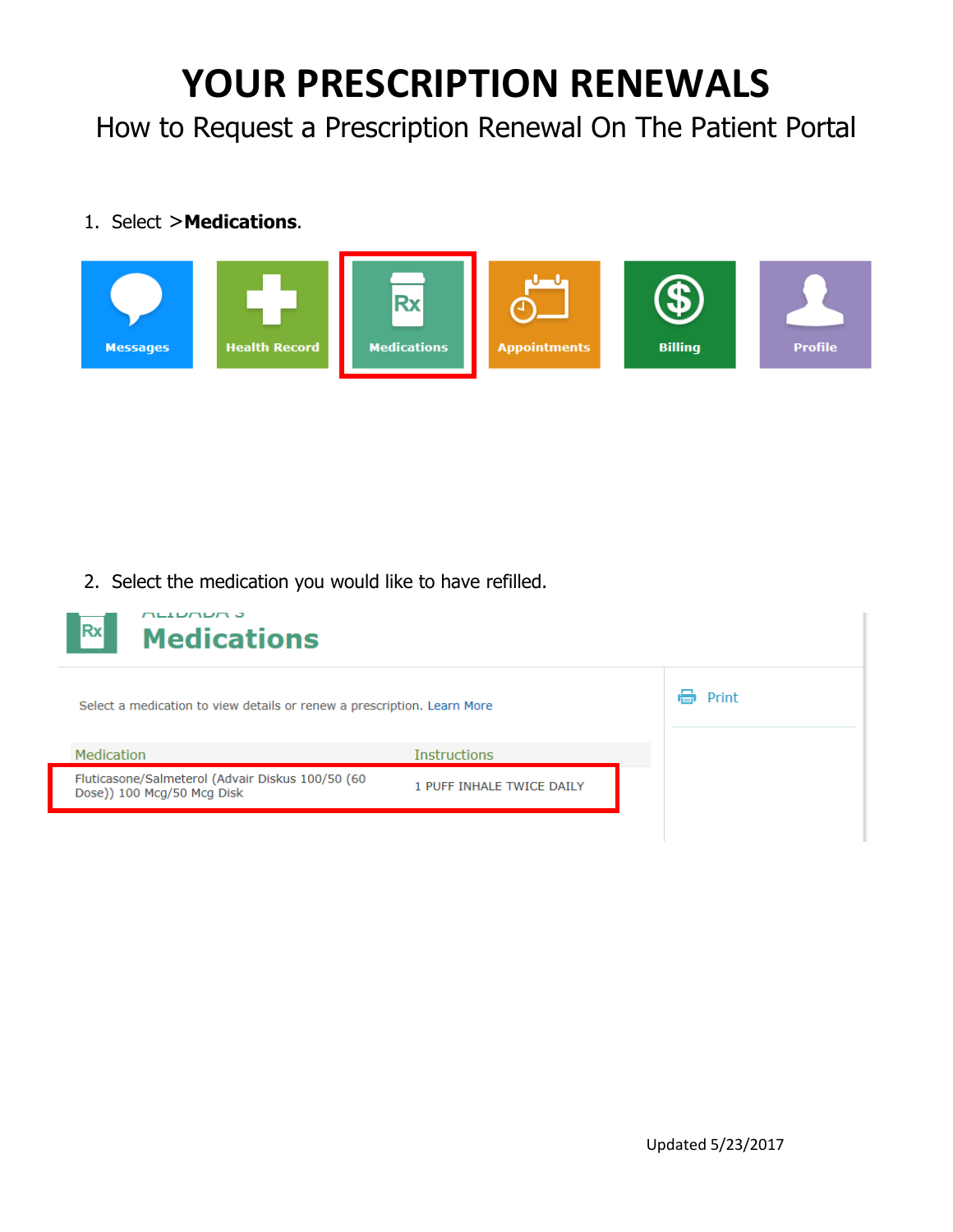If this medication is eligible for renewal through the portal, you will see the button below. If it is not, please contact your provider to renew the prescription. Select > **Renewal Request**.

| IRX        | <b>Medications</b>                                                                                                                                  |                                       |
|------------|-----------------------------------------------------------------------------------------------------------------------------------------------------|---------------------------------------|
|            | View the details of the selected medication. If this medication is a prescription, select Renew<br>Medication to send a renewal request. Learn More | Back to List of<br><b>Medications</b> |
|            | Fluticasone/Salmeterol (Advair Diskus 100/50 (60 Dose)) 100 Mcg/50 Mcg Disk                                                                         | <b>Request Renewal</b>                |
|            |                                                                                                                                                     |                                       |
| Dose:      | 1 PUFF                                                                                                                                              | Print                                 |
| Form:      | <b>DISKUS</b>                                                                                                                                       |                                       |
| Route:     | <b>INHALE</b>                                                                                                                                       |                                       |
| How Often: | <b>TWICE DAILY</b>                                                                                                                                  |                                       |

3. This first page of the request just verifies the medication information. The **Do Not Submit** button is just letting you cancel the request if you change your mind. If you don't want to cancel the request, you can just ignore this button and keep going. Select > **Continue**.

| <b>Request Renewal</b>      |                                                                                                                                    |          |                                                                                            | Do Not Submit.<br>⊲<br><b>Return to Medication</b><br>Detail |
|-----------------------------|------------------------------------------------------------------------------------------------------------------------------------|----------|--------------------------------------------------------------------------------------------|--------------------------------------------------------------|
| Learn More                  |                                                                                                                                    |          | Enter pharmacy and contact information to send a renewal request for the medication below. |                                                              |
| <b>Prescription Summary</b> |                                                                                                                                    | Pharmacy | Contact Information                                                                        |                                                              |
| Medication:                 | You are requesting a prescription renewal for the following medication:<br>Fluticasone/Salmeterol (Advair Diskus 100/50 (60 Dose)) |          |                                                                                            |                                                              |
| Dose:                       | 1 PUFF                                                                                                                             |          |                                                                                            |                                                              |
| Form:<br>Route:             | <b>DISKUS</b><br><b>INHALE</b>                                                                                                     |          |                                                                                            |                                                              |
|                             | <b>TWICE DAILY</b>                                                                                                                 |          |                                                                                            |                                                              |
| How Often:                  |                                                                                                                                    |          |                                                                                            |                                                              |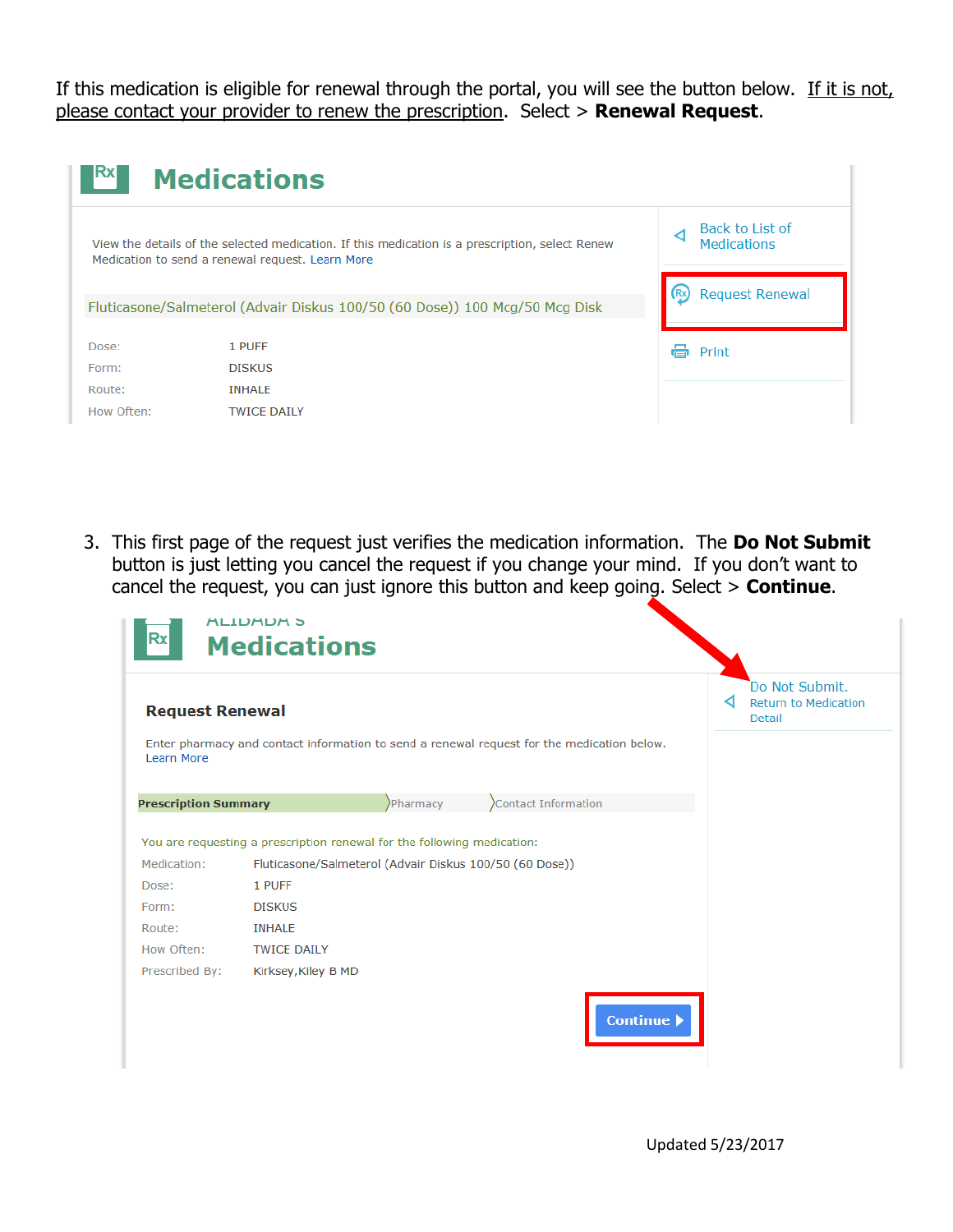4. Page two of the request asks that you confirm your preferred pharmacy. Select > **Continue**.

| <b>Request Renewal</b>                                                                                   |          |                     | ⊲ | Do Not Submit.<br><b>Return to Medication</b><br>Detail |
|----------------------------------------------------------------------------------------------------------|----------|---------------------|---|---------------------------------------------------------|
| Enter pharmacy and contact information to send a renewal request for the medication below.<br>Learn More |          |                     |   |                                                         |
| <b>Prescription Summary</b>                                                                              | Pharmacy | Contact Information |   |                                                         |
| Please confirm your preferred pharmacy:<br>$\bullet$ Other<br>K Mart Pharmacy                            |          |                     |   |                                                         |
| <b>Back</b>                                                                                              |          | Continue >          |   |                                                         |

5. The last page of the request asks if you want to use your usual phone number, or change it if you choose. You can also add other comments by typing them in the box. When you are done, Select > **Submit**.

| <b>Request Renewal</b>                                                                                   | ⊲ | Do Not Submit.<br><b>Return to Medication</b><br>Detail |
|----------------------------------------------------------------------------------------------------------|---|---------------------------------------------------------|
| Enter pharmacy and contact information to send a renewal request for the medication below.<br>Learn More |   |                                                         |
| Contact Information<br><b>Prescription Summary</b><br>Pharmacy                                           |   |                                                         |
| Please select a contact phone number:                                                                    |   |                                                         |
| ● Home Phone: (406)555-1234<br>$\bigcirc$ Other                                                          |   |                                                         |
| Please enter other phone numbers here                                                                    |   |                                                         |
| Comments                                                                                                 |   |                                                         |
|                                                                                                          |   |                                                         |
| <b>Submit</b><br><b>◀ Back</b>                                                                           |   |                                                         |
|                                                                                                          |   |                                                         |